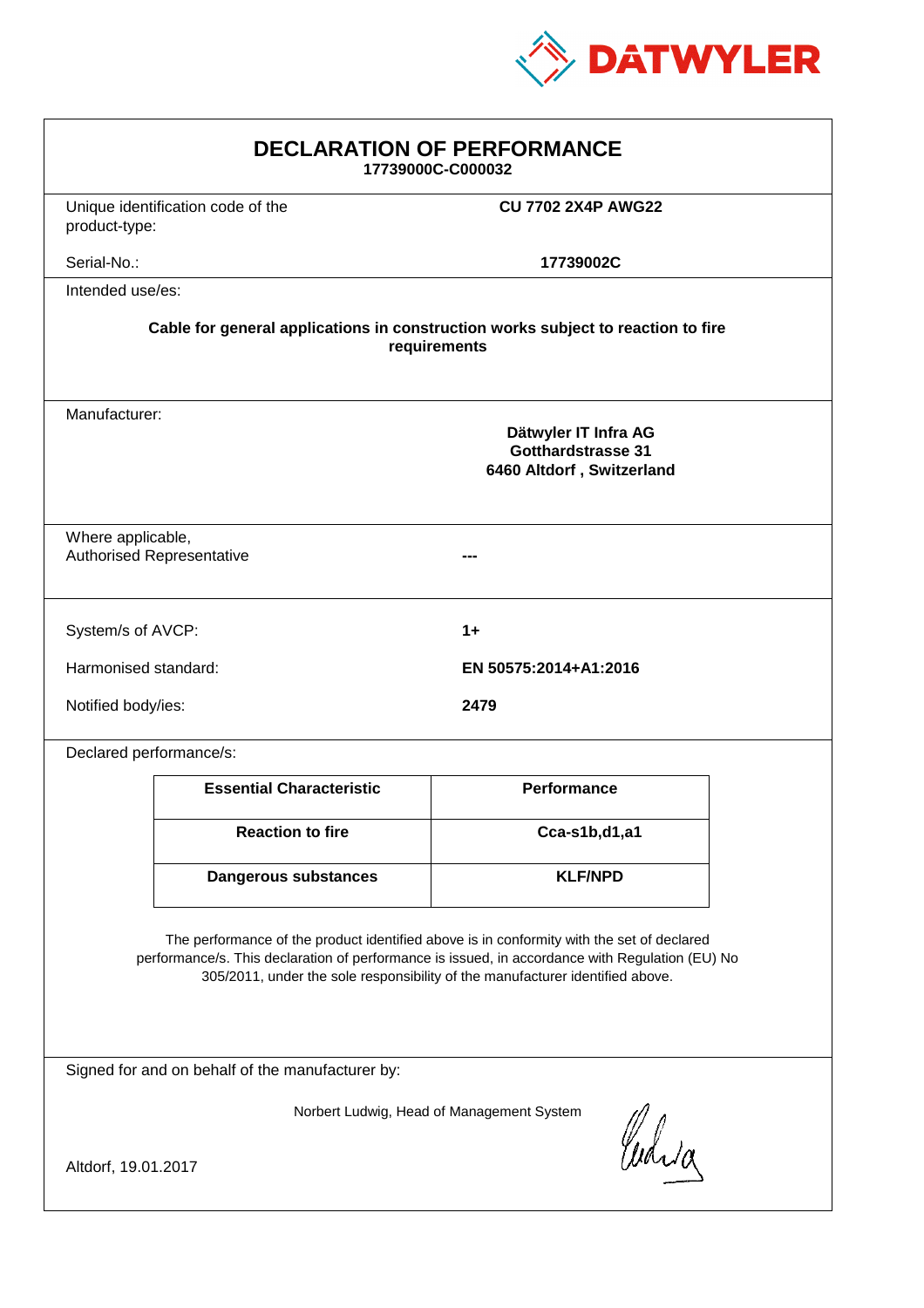

| LEISTUNGSERKLÄRUNG<br>17739000C-C000032                                                                                                                                                                                                                    |                                                                                |                           |  |
|------------------------------------------------------------------------------------------------------------------------------------------------------------------------------------------------------------------------------------------------------------|--------------------------------------------------------------------------------|---------------------------|--|
|                                                                                                                                                                                                                                                            | Eindeutiger Kenncode des Produkttyps:                                          | <b>CU 7702 2X4P AWG22</b> |  |
| Serien-Nr.:                                                                                                                                                                                                                                                |                                                                                | 17739002C                 |  |
| Verwendungszweck(e):                                                                                                                                                                                                                                       |                                                                                |                           |  |
| Kabel/Leitung für allgemeine Anwendungen in Bauwerken in Bezug auf die<br>Anforderungen an das Brandverhalten                                                                                                                                              |                                                                                |                           |  |
| Hersteller:                                                                                                                                                                                                                                                | Dätwyler IT Infra AG<br><b>Gotthardstrasse 31</b><br>6460 Altdorf, Switzerland |                           |  |
| Wo anwendbar, Bevollmächtigter:                                                                                                                                                                                                                            |                                                                                |                           |  |
| Leistungsbeständigkeit:                                                                                                                                                                                                                                    | System(e) zur Bewertung und Überprüfung der                                    | $1+$                      |  |
| Harmonisierte Norm:<br>EN 50575:2014+A1:2016                                                                                                                                                                                                               |                                                                                |                           |  |
|                                                                                                                                                                                                                                                            | Notifizierte Stelle(n):<br>2479                                                |                           |  |
| Erklärte Leistung(en):                                                                                                                                                                                                                                     |                                                                                |                           |  |
|                                                                                                                                                                                                                                                            | <b>Wesentliche Merkmale</b>                                                    | Leistung                  |  |
|                                                                                                                                                                                                                                                            | <b>Brandverhalten</b>                                                          | Cca-s1b,d1,a1             |  |
|                                                                                                                                                                                                                                                            | <b>Gefährliche Stoffe</b>                                                      | <b>KLF/NPD</b>            |  |
| Die Leistung des vorstehenden Produkts entspricht der erklärten Leistung/den erklärten<br>Leistungen. Für die Erstellung der Leistungserklärung im Einklang mit der Verordnung (EU) Nr.<br>305/2011 ist allein der obengenannte Hersteller verantwortlich. |                                                                                |                           |  |
| Unterzeichnet für den Hersteller und im Namen des Herstellers von:                                                                                                                                                                                         |                                                                                |                           |  |
| Norbert Ludwig, Head of Management System<br>Curia<br>Altdorf, 19.01.2017                                                                                                                                                                                  |                                                                                |                           |  |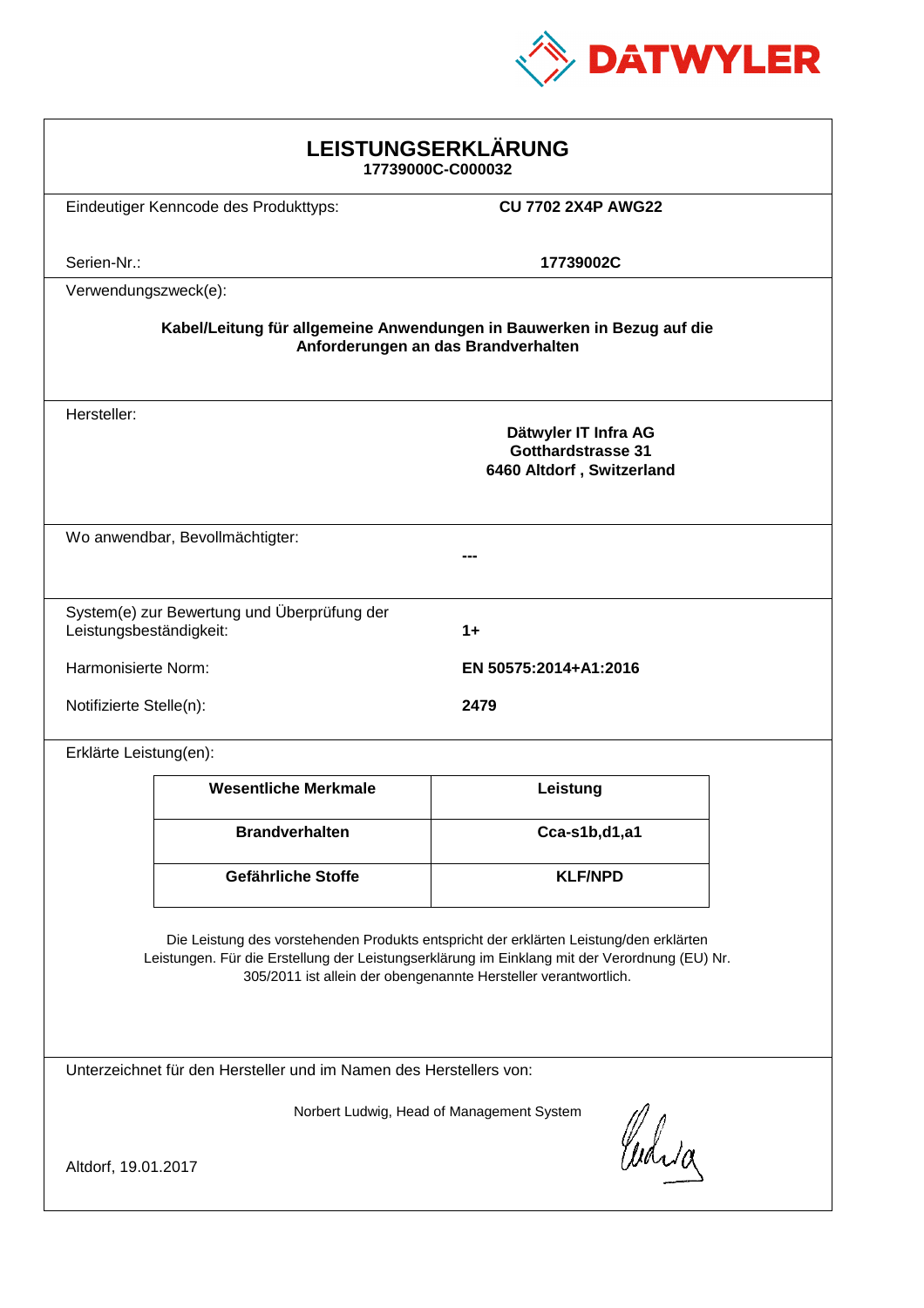

| <b>PRESTATIEVERKLARING</b><br>17739000C-C000032                                                                                                                                                                                                                             |  |  |  |
|-----------------------------------------------------------------------------------------------------------------------------------------------------------------------------------------------------------------------------------------------------------------------------|--|--|--|
| <b>CU 7702 2X4P AWG22</b>                                                                                                                                                                                                                                                   |  |  |  |
| 17739002C                                                                                                                                                                                                                                                                   |  |  |  |
|                                                                                                                                                                                                                                                                             |  |  |  |
| Kabels voor algemene toepassingen in bouwwerken die onder<br>voorschriften inzake materiaalgedrag bij brand vallen                                                                                                                                                          |  |  |  |
| Dätwyler IT Infra AG<br><b>Gotthardstrasse 31</b><br>6460 Altdorf, Switzerland                                                                                                                                                                                              |  |  |  |
| indien van toepassing, Gemachtigde:                                                                                                                                                                                                                                         |  |  |  |
| $1+$<br>EN 50575:2014+A1:2016<br>2479                                                                                                                                                                                                                                       |  |  |  |
|                                                                                                                                                                                                                                                                             |  |  |  |
| <b>Prestatie</b>                                                                                                                                                                                                                                                            |  |  |  |
| Cca-s1b,d1,a1                                                                                                                                                                                                                                                               |  |  |  |
| <b>KLF/NPD</b>                                                                                                                                                                                                                                                              |  |  |  |
| De prestaties van het hierboven omschreven product zijn conform de aangegeven prestaties. Deze<br>prestatieverklaring wordt in overeenstemming met Verordening (EU) nr. 305/2011 onder de exclusieve<br>verantwoordelijkheid van de hierboven vermelde fabrikant verstrekt. |  |  |  |
| Ondertekend voor en namens de fabrikant door:                                                                                                                                                                                                                               |  |  |  |
| Norbert Ludwig, Head of Management System<br>Curia<br>Altdorf, 19.01.2017                                                                                                                                                                                                   |  |  |  |
|                                                                                                                                                                                                                                                                             |  |  |  |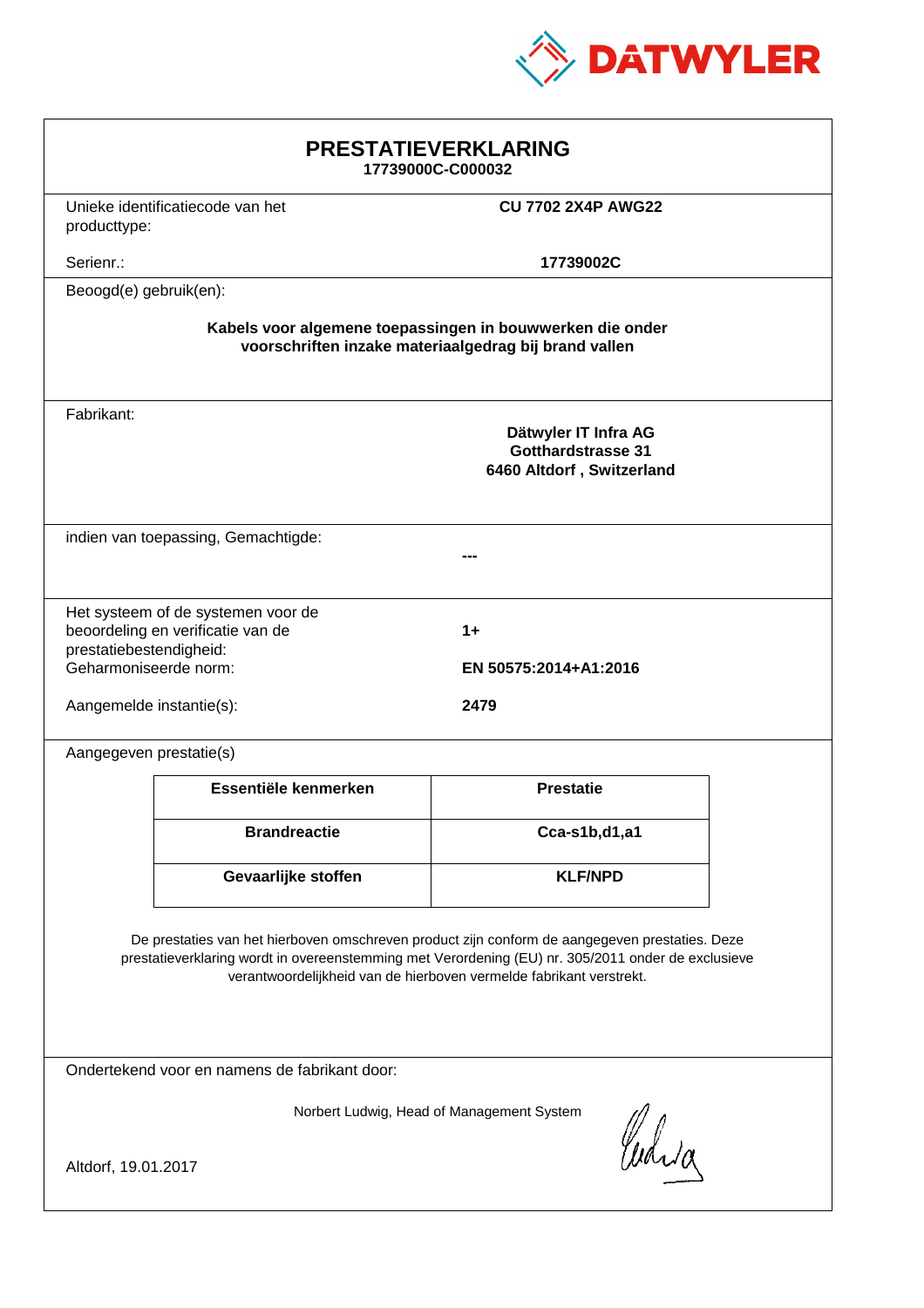

| DÉCLARATION DES PERFORMANCES<br>17739000C-C000032                                                                                                                                                                                                                |                                 |                                                                         |  |  |
|------------------------------------------------------------------------------------------------------------------------------------------------------------------------------------------------------------------------------------------------------------------|---------------------------------|-------------------------------------------------------------------------|--|--|
| produit type:                                                                                                                                                                                                                                                    | Code d'identification unique du | <b>CU 7702 2X4P AWG22</b>                                               |  |  |
| Numéro de série:                                                                                                                                                                                                                                                 |                                 | 17739002C                                                               |  |  |
| Usage(s) prévu(s):                                                                                                                                                                                                                                               |                                 |                                                                         |  |  |
| Câble pour applications générales dans les ouvrages de construction soumis<br>aux exigences de réaction au feu                                                                                                                                                   |                                 |                                                                         |  |  |
| Fabricant:                                                                                                                                                                                                                                                       |                                 | Dätwyler IT Infra AG<br>Gotthardstrasse 31<br>6460 Altdorf, Switzerland |  |  |
|                                                                                                                                                                                                                                                                  | Le cas échéant, Mandataire      |                                                                         |  |  |
| Système(s) d'évaluation et de<br>vérification de la constance des<br>$1+$<br>performances:<br>Norme harmonisée:<br>EN 50575:2014+A1:2016<br>Organisme(s) notifié(s):<br>2479                                                                                     |                                 |                                                                         |  |  |
|                                                                                                                                                                                                                                                                  | Performance(s) déclarée(s):     |                                                                         |  |  |
|                                                                                                                                                                                                                                                                  | Caractéristique essentielle     | <b>Performance</b>                                                      |  |  |
|                                                                                                                                                                                                                                                                  | Réaction au feu                 | Cca-s1b,d1,a1                                                           |  |  |
|                                                                                                                                                                                                                                                                  | <b>Substances dangereuses</b>   | <b>KLF/NPD</b>                                                          |  |  |
| Les performances du produit identifié ci-dessus sont conformes aux performances déclarées.<br>Conformément au règlement (UE) no 305/2011, la présente déclaration des performances est<br>établie sous la seule responsabilité du fabricant mentionné ci-dessus. |                                 |                                                                         |  |  |
| Signé pour le fabricant et en son nom par:                                                                                                                                                                                                                       |                                 |                                                                         |  |  |
| Norbert Ludwig, Head of Management System<br>Whia                                                                                                                                                                                                                |                                 |                                                                         |  |  |
| Altdorf, 19.01.2017                                                                                                                                                                                                                                              |                                 |                                                                         |  |  |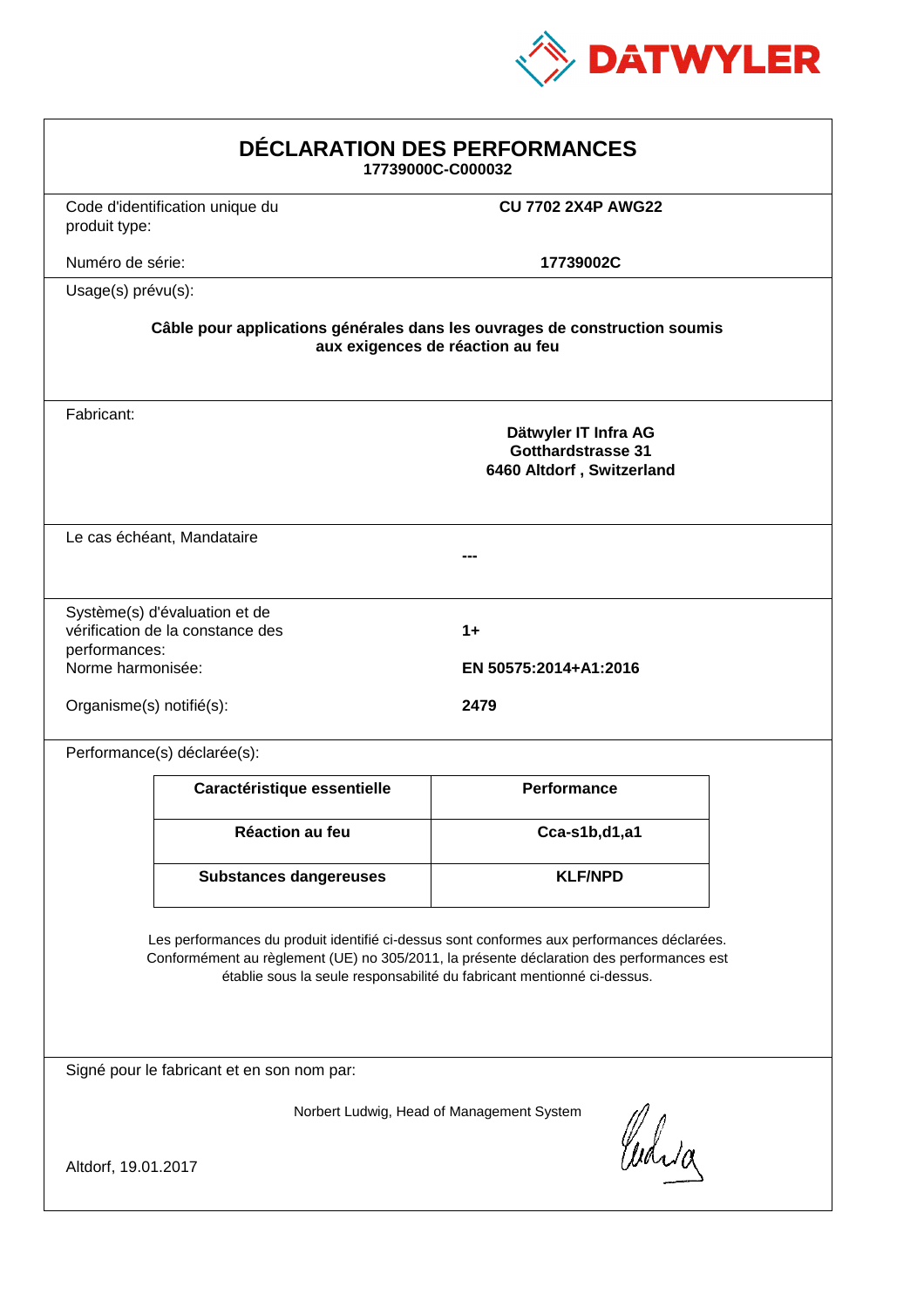

| <b>DECLARACIÓN DE PRESTACIONES</b><br>17739000C-C000032                                                                                                                                                                                                                                        |                                                                                                                                                                        |                           |  |
|------------------------------------------------------------------------------------------------------------------------------------------------------------------------------------------------------------------------------------------------------------------------------------------------|------------------------------------------------------------------------------------------------------------------------------------------------------------------------|---------------------------|--|
| producto tipo:                                                                                                                                                                                                                                                                                 | Código de identificación única del                                                                                                                                     | <b>CU 7702 2X4P AWG22</b> |  |
| Número de serie:                                                                                                                                                                                                                                                                               |                                                                                                                                                                        | 17739002C                 |  |
| Usos previstos:                                                                                                                                                                                                                                                                                |                                                                                                                                                                        |                           |  |
| Cable sujeto a requisitos de reacción al fuego para aplicaciones generales en obras<br>de construcción                                                                                                                                                                                         |                                                                                                                                                                        |                           |  |
| Fabricante:                                                                                                                                                                                                                                                                                    | Dätwyler IT Infra AG<br><b>Gotthardstrasse 31</b><br>6460 Altdorf, Switzerland                                                                                         |                           |  |
| En su caso, Representante autorizado:                                                                                                                                                                                                                                                          |                                                                                                                                                                        |                           |  |
| $(EVCP)$ :                                                                                                                                                                                                                                                                                     | Sistemas de evaluación y verificación<br>de la constancia de las prestaciones<br>$1+$<br>Norma armonizada:<br>EN 50575:2014+A1:2016<br>Organismos notificados:<br>2479 |                           |  |
|                                                                                                                                                                                                                                                                                                | Prestaciones declaradas:                                                                                                                                               |                           |  |
|                                                                                                                                                                                                                                                                                                | Característica esencial                                                                                                                                                | <b>Prestaciones</b>       |  |
|                                                                                                                                                                                                                                                                                                | Reacción al fuego                                                                                                                                                      | Cca-s1b,d1,a1             |  |
|                                                                                                                                                                                                                                                                                                | <b>Sustancias peligrosas</b>                                                                                                                                           | <b>KLF/NPD</b>            |  |
| Las prestaciones del producto identificado anteriormente son conformes con el conjunto de<br>prestaciones declaradas. La presente declaración de prestaciones se emite, de conformidad con<br>el Reglamento (UE) nº 305/2011, bajo la sola responsabilidad del fabricante arriba identificado. |                                                                                                                                                                        |                           |  |
| Firmado por y en nombre del fabricante por:                                                                                                                                                                                                                                                    |                                                                                                                                                                        |                           |  |
| Norbert Ludwig, Head of Management System<br>Curia                                                                                                                                                                                                                                             |                                                                                                                                                                        |                           |  |
| Altdorf, 19.01.2017                                                                                                                                                                                                                                                                            |                                                                                                                                                                        |                           |  |